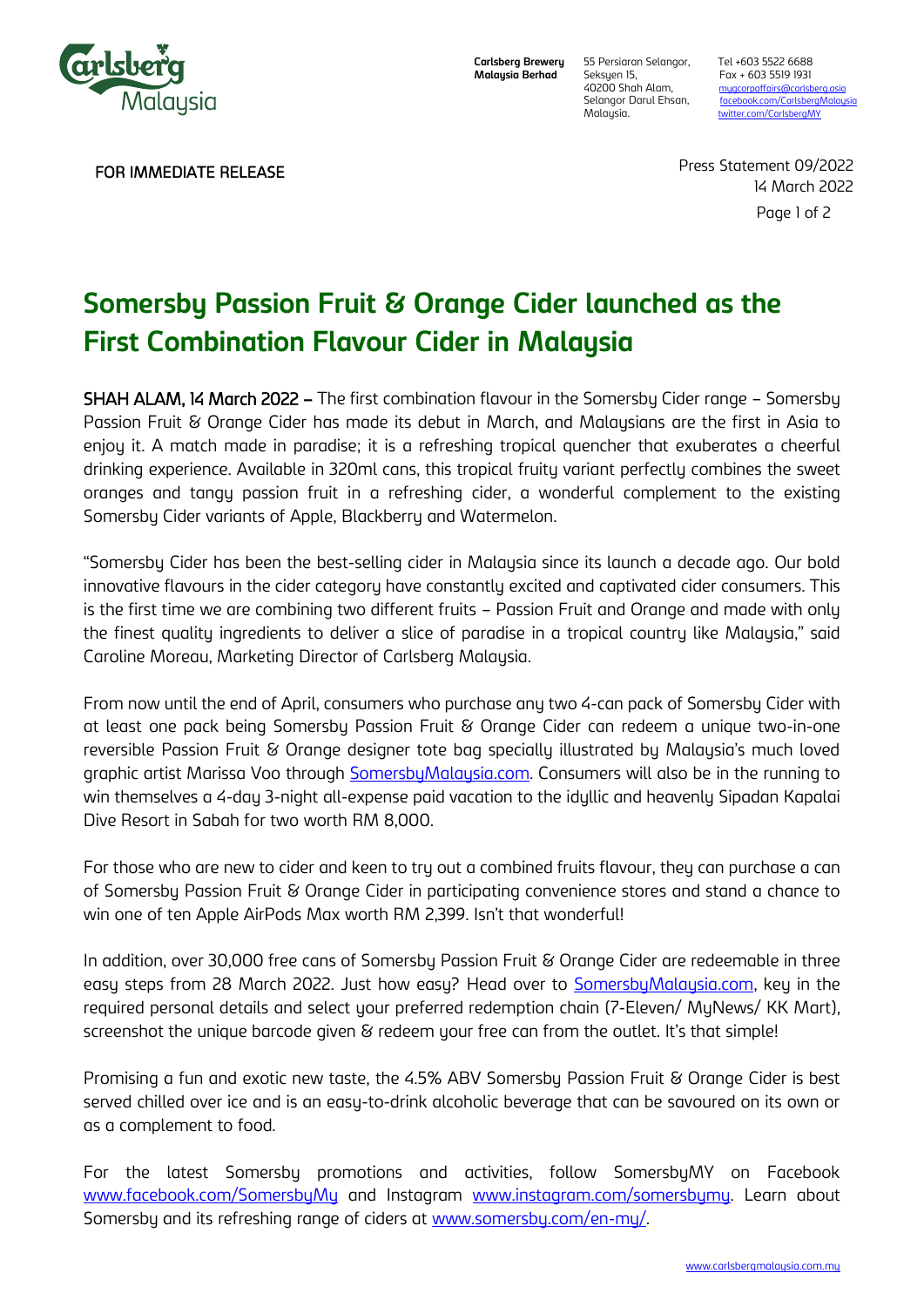

Of course, as part of living a safe and responsible life, we advocate responsible consumption, always remember if you drink, don't drive – #CelebrateResponsibly.

– End –

## **Contacts**

## Media Relations:

### Team Carlsberg Malaysia:

| Wong Ee Lin, Corporate Affairs Assistant Manager | +603-55226 404 | eelin.wong@carlsberg.asia     |
|--------------------------------------------------|----------------|-------------------------------|
| Sherlyn Tan, Brand Manager                       | +603-55226 327 | sherlyn.xl.tan@carlsberg.asia |
|                                                  |                |                               |

### Team Continuum PR:

Michelle Bridget **Archael Example 20 12-697 7356** [michelle.bridget@continuumpr.com](mailto:michelle.bridget@continuumpr.com) William Tan  $\overline{a}$  +60 113-306 4329 [william.tan@continuumpr.com](mailto:william.tan@continuumpr.com)

### About Carlsberg Malaysia

Carlsberg Brewery Malaysia Berhad was incorporated in December 1969. We are a dynamic brewer with operations in Malaysia and Singapore, with stakes in a brewery in Sri Lanka.

Our international portfolio of brands features Probably the Best Beer In The World – Carlsberg Danish Pilsner, Carlsberg Smooth Draught and Carlsberg Special Brew. This Carlsberg trio is complemented by international premium brews featuring France's premium wheat beer 1664 Blanc, 1664 Rosé, Japan's No.1 premium beer Asahi Super Dry, European cider Somersby, British-inspired Connor's Stout Porter draught, as well as craft beers Brooklyn Brewery and Jing-A. Our local brands include SKOL, Royal Stout, Jolly Shandy and Nutrimalt.

Our approximately 600-strong workforce sell our products in a responsible manner within our sustainability-driven business. Our products are for non-Muslim consumers aged 21 and above. #CelebrateResponsibly – if you drink, don't drive! Find out more at [www.carlsbergmalaysia.com.my](http://www.carlsbergmalaysia.com.my/)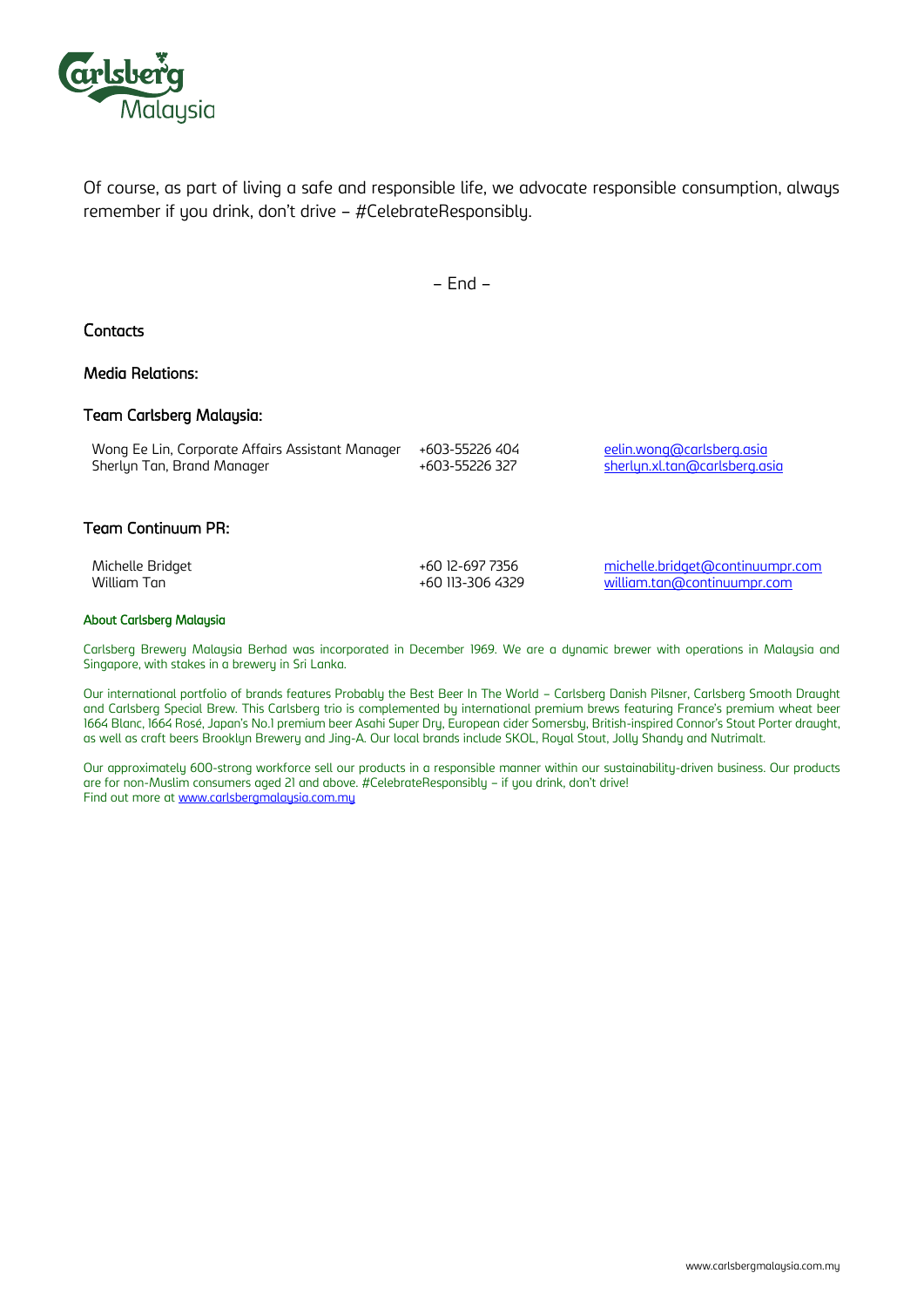

**供即时发布**

## **Somersby Passion Fruit & Orange** 推出为首个混合口味果酒

(莎亚南 14 日讯)大马人真有口福,能够成为亚洲首个享饮 Somersbu Cider 推出的全新混合口味 -Somersby Passion Fruit & Orange Cider。 这新口味完美结合甜美的橙,以及浓郁的百香果,呈现清 新爽口的热带风情、欢乐的饮酒体验,可谓天生一对!伴随 Somersby Cider 现有口味, 即苹果、黑莓 和西瓜,这款新口味以 320ml 的罐装将从 3 月起开始上架。

马来西亚 Carlsberg 集团市场总监柯诺琳(Caroline Moreau)表示: "自十年前推出以来, Somersby Cider 已成为大马最畅销的果酒。我们勇于创新,推出各种果酒口味,不断地让果酒消费者勁兴着迷。 这也是我们第一次混合两种不同水果-百香果与橙,并只采用最优质的原料制成,让消费者仿佛享用 热带雨里的美甜味道。"

从即日起至 4 月尾, 购买任何 2 份 4 罐装 Somersbu, 包括一份 Somersbu Passion Fruit & Orange Cider 的消费者, 即可透过 SomersbuMalausia.com 兑换由大马平面艺术家 Marissa Voo 所设计的二合 一 Passion Fruit & Orange Cider 双面设计托特包。消费者也可享有机会赢取价值 8000 令吉的 4 天 3 夜沙巴西巴丹卡帕莱潜水度假村(Sipadan Kapalai Dive Resort)全程免费双人游。

如果对果酒还一知半解,但想品尝混合水果风味的朋友,不妨到有参与便利店购买一罐 Somersby Passion Fruit & Orange Cider, 并享有机会赢取一副价值 2399 令吉的 Apple AirPod Max(共 10 份)。

除此之外, 从 2022 年 3 月 28 日起, 超过 3 万罐免费 Somersby Passion Fruit & Orange Cider 等您来 领取。只需要这 3 个简单步骤。浏览 [SomersbyMalaysia.com](https://somersbymalaysia.com/) ,输入个人资料、选择您想要从哪一家 便利店领取(7-Eleven、MuNews、KK Mart),截图条形码并前往有关便利店领取,就是那么简单!

Somersby Passion Fruit & Orange Cider 将为您献上有趣且新奇的新口味, 冰饮口感更佳, 是个适合 单独饮用或搭配美味佳肴享用的顺口酒精饮料。

更多关于 Somersbu 最新促销和活动, 欢迎跟踪 SomersbuMY 脸书 ([www.facebook.com/SomersbyMy](http://www.facebook.com/SomersbyMy)) 和 Instagram ([www.instagram.com/somersbymy](http://www.instagram.com/somersbymy)) 。浏览 [www.somersby.com/en-my/](http://www.somersby.com/en-my/)以了解更多关于 Somersby 清新的果酒产品系列。

当然,为了生活安全和责任心,我们提倡#理性饮酒,时时刻刻记住"酒后不开车,平安到永久"。

-完-